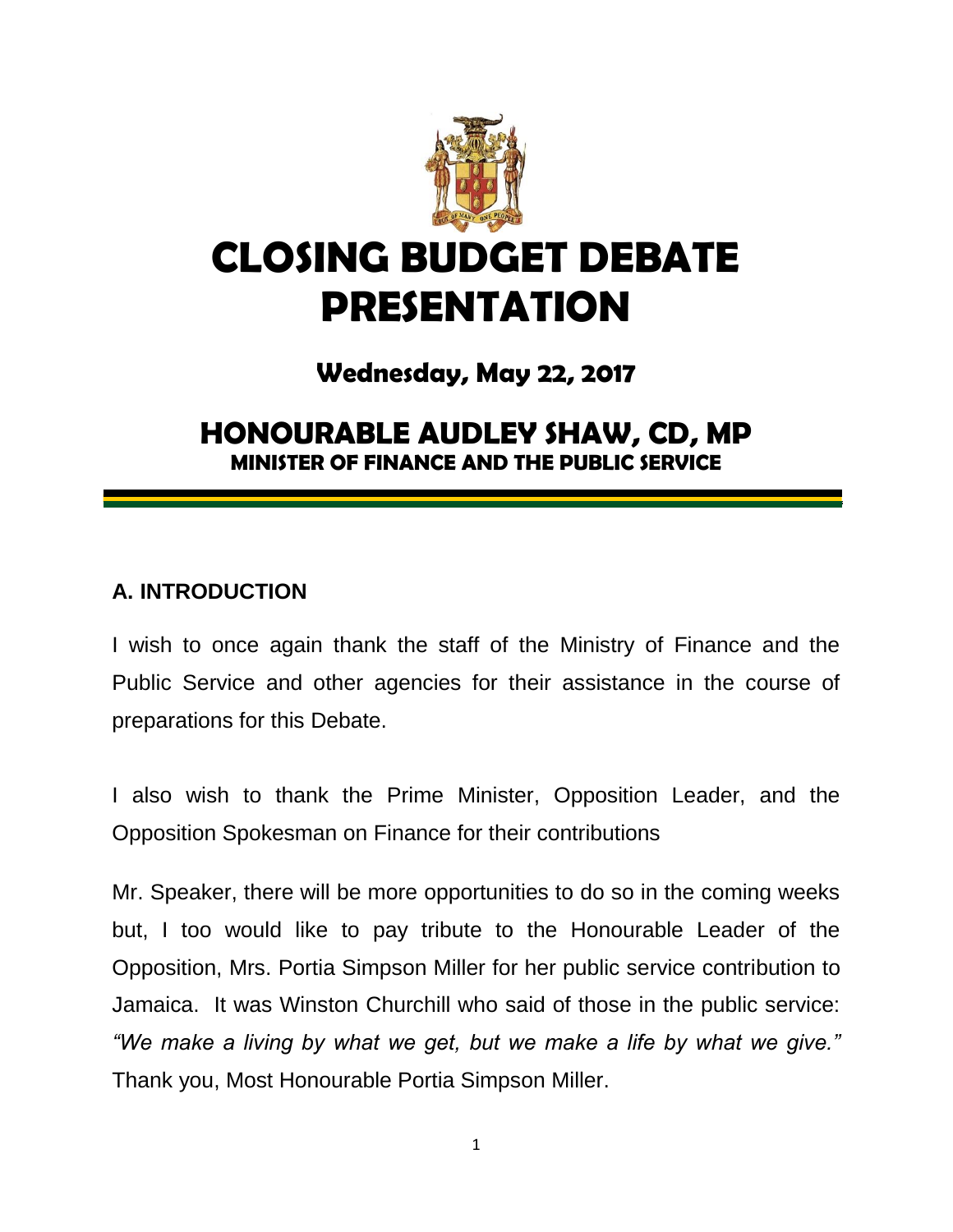#### **B. Response to Statements Raised by the Opposition**

Mr. Speaker, before I respond to the various issues that have been raised, there were a few significant errors made by the Opposition Spokesman on Finance in his presentation that I must address at the outset.

i) In explaining the Budget, The Opposition Spokesman stated that if we take away Debt servicing costs the overall increase in the Budget is a mere 6 percent and if we take account of inflation the real increase in the budget is about 1 to 2 percent.

Mr. Speaker, this statement is incorrect. The gross budget expenditures excluding debt service costs show an increase of 10.7 percent over the FY 2016/17 budget. Even if you adjust this by an inflation rate of 4 percent, Mr. Speaker, you would still get a real increase of at least 6 percent. By any measure, this is a significant real increase in the budget given our forecast of 2-3 percent real growth in the economy.

ii) The Opposition Spokesmen also said, and I quote: "This is **NOT** a growth Budget. After the \$29 billion in taxes, the capital expenditure is only \$53 billion, of which \$40 billion—and the bulk of this is ---for debt repayment, leaving a mere \$13 billion for Capital investment…"

Mr. Speaker, I am absolutely shocked by this statement since it reflects a fundamental misunderstanding of the Budget. The budgeted amount for capital spending is \$49.3 billion, representing a 10 percent increase over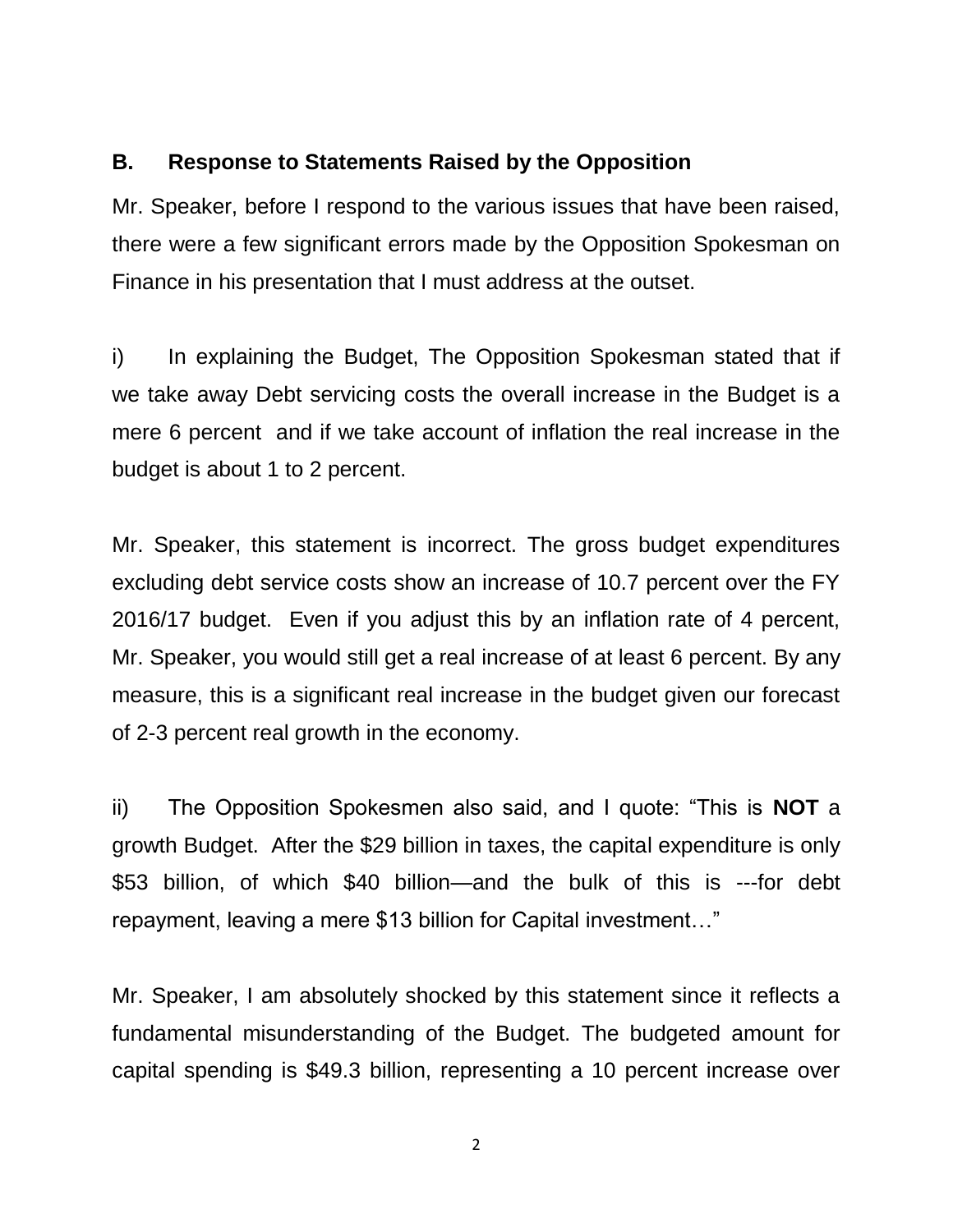the revised budget for FY 2016/17. In fact Mr. Speaker, the capital expenditure budgeted for FY 2017/18 is 50 percent more than the capital expenditure that the Opposition Spokesman had for FY 2015/16, the last year the he was at the wicket of government.

Mr. Speaker, our budgeted capital spending for FY2017/18 will be 2.6 percent of GDP. Theirs was 1.9 percent of GDP in FY2015/16. Mr. Speaker, I must ask the question of the Opposition Spokesman, "Which budget is more pro-growth, the one with the lower capital spending or the one with the higher capital spending?" This is not a trick question. Check your math!

iii) Mr. Speaker, the Opposition Spokesman said that there was a \$58 Billion reduction on the Capital A Head in one Programme – Primary Education. However the total Capital A provision for the entire Ministry of Education was a little over \$1.0 Billion. It therefore would not have been possible to reduce any programme in the Ministry by \$58 Billion. In fact, the entire Capital Budget of the Central Government would have been wiped out, not just the Ministry of Education had there been a \$58.0 billion reduction in capital spending.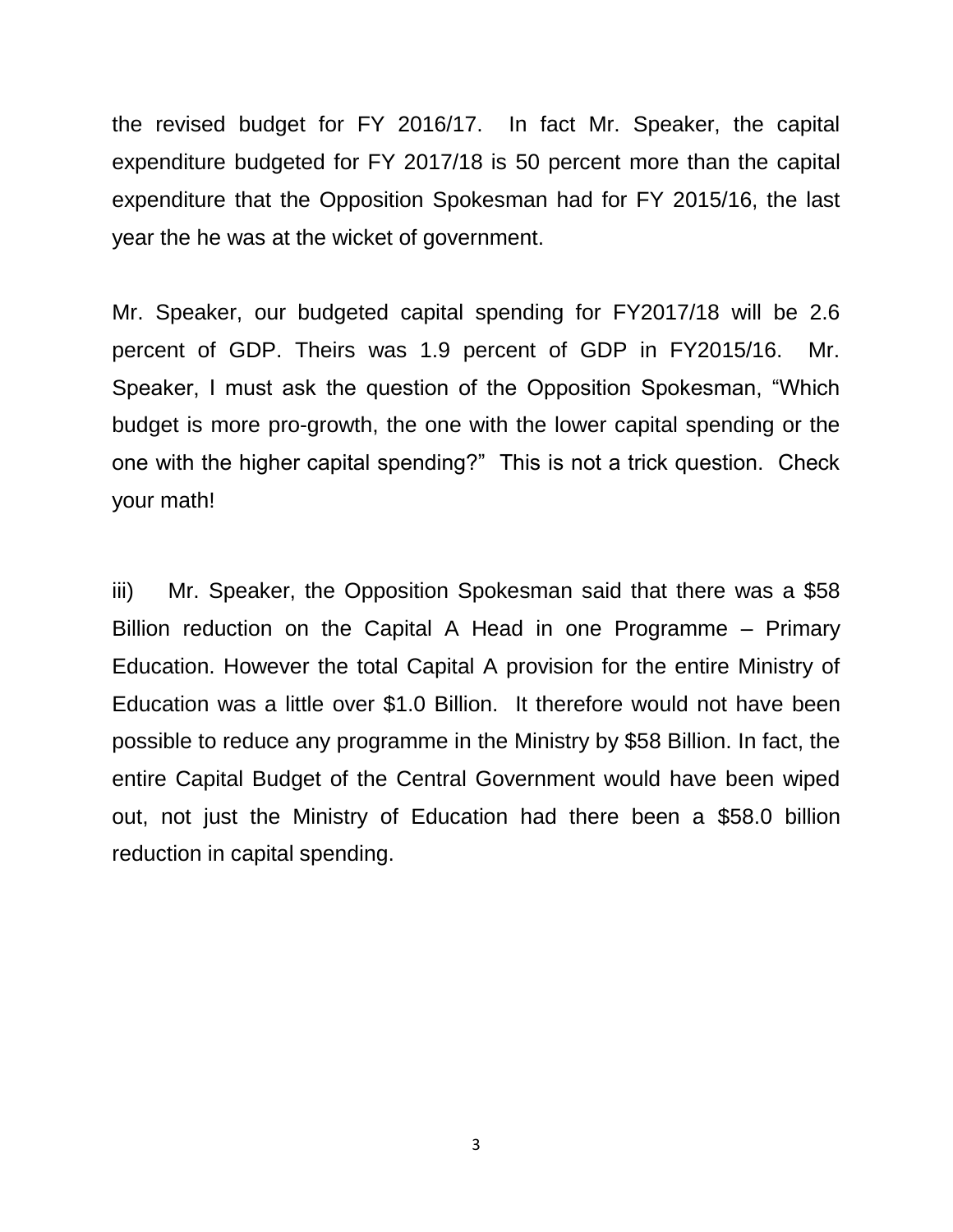### **C. RESPONSES TO ISSUES RAISED BY THE OPPOSITION**

Mr. Speaker, let me now respond to some of the main points raised by the Opposition Leader and Opposition Spokesman on Finance, during the budget debate.

#### **1) EXPENDURE ESTIMATES**

With regards to Expenditure Estimates, the Opposition Spokesman was very critical of our provisions for the Students Loan Bureau, National Security, and Education.

#### **a) Students Loan Bureau**

With respect to the reduction in the Budget of the Students Loan Bureau, I want to make it clear, that the funding from the Education Tax is intact.

There is no reduction on those flows form the Central Government. What is not included in the budget of the SLB is a special grant which had been provided from the HEART Trust for assisting Tertiary students undertaking Technical/Vocational studies. I am in discussions with the HEART/NTA to have this restored.

#### **a) National Security**

The Opposition Spokesman stated that "The Recurrent Budget of the Ministry of National Security is less than that of last year in nominal terms, and MOCA has had its budget cut by more than half…."

Let me deal first with the budget of the Ministry of National Security. I agree that in 2017/18 the budget in nominal terms is less than that of 2016/17, but with good reason Mr. Speaker.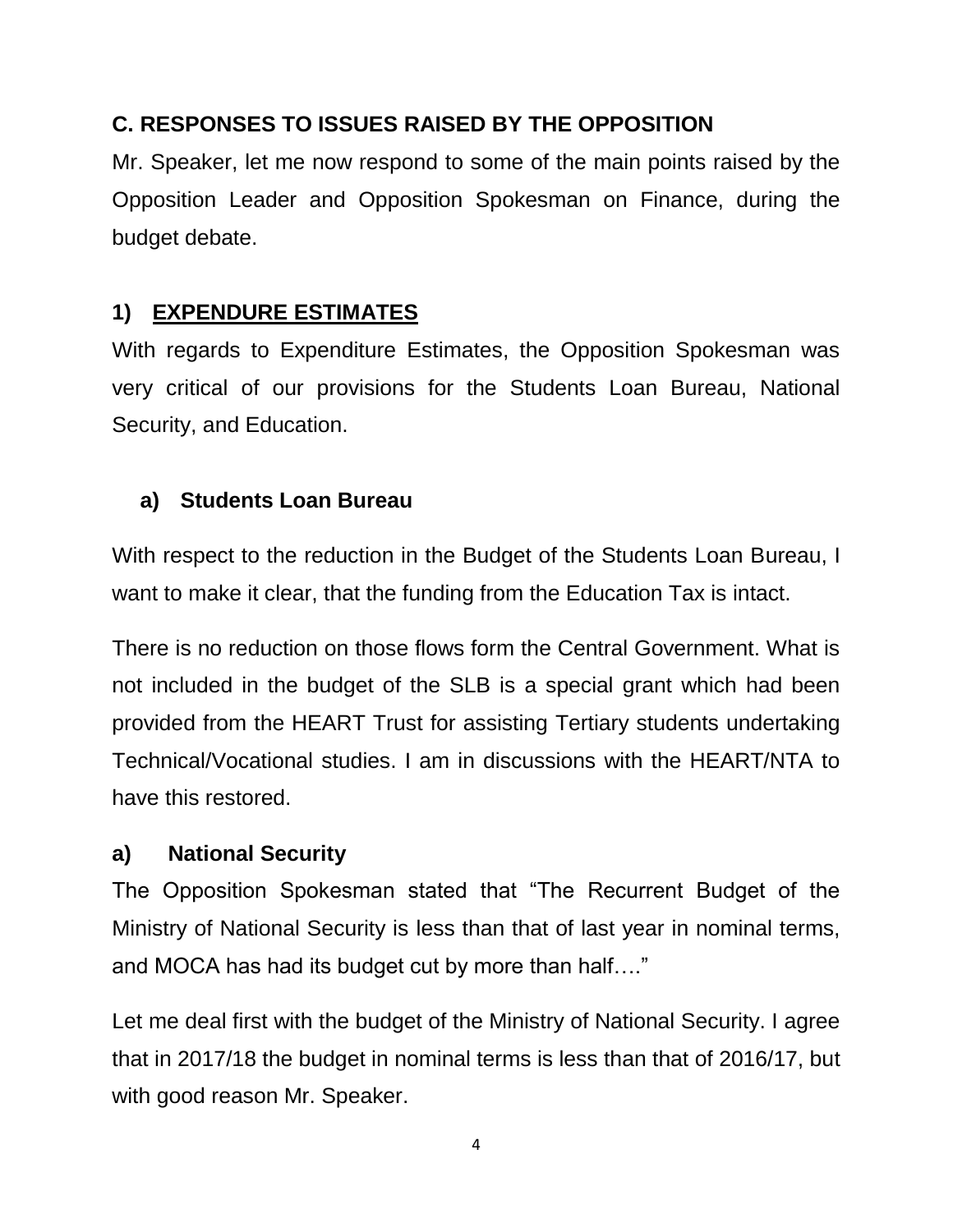Mr. Speaker, the budget of the Institute of Forensic Science and Legal Medicine was previously reflected under the Ministry of National Security's Recurrent Head of Estimates. The Institute has now been established as a department of Government and has its own Head of Estimates.

As such, the funds which were under the Ministry of National Security were transferred to the new **Head 26056**: Institute of Forensic Science and Legal Medicine, hence the reduction in the 2017/18 Recurrent Budget of the MNS.

As regards the budget of the Major Organized Crime and Anti-Corruption (MOCA) Task Force, the fact is that ever since its transfer from the Police Department, to the Ministry of National Security, MOCA's budgetary allocation, along with that of the Institute of Forensic Science has been reflected under the same Activity – Direction and Management. The reduction in the allocation for this Activity in FY 2017/18 is simply due to the transfer of the budget for the Institute of Forensic Science and Legal Medicine to its own new Head of Estimates.

#### **b) Education**

Mr. Speaker, regarding the Education Budget, the Opposition Spokesman stated: "... when we consider that no school has been taken off the Shift System since the change of Administration, and only 12 schools are planned to be taken off this year against the 24 that the PNP administration had planned to take off the shift system in the same period."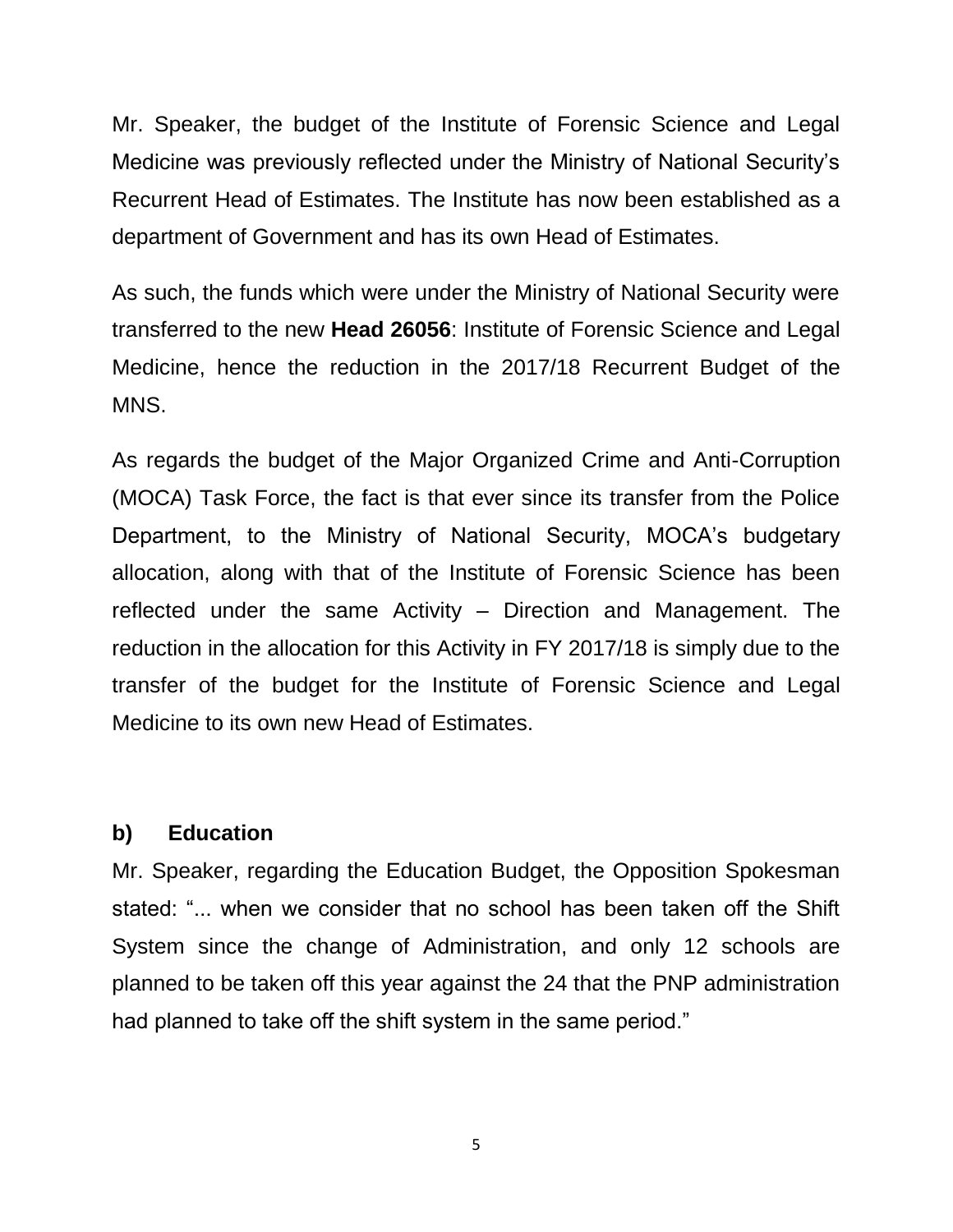Mr. Speaker, information provided by the Ministry of Education, Youth and Information indicates that the following schools were removed from the Shift System in FY 2016/17:

- i. Stony Hill Primary and Junior High;
- ii. Tacky High;
- iii. Discovery Bay All Age;
- iv. Moneague Primary & Junior High;
- v. Hazard Primary;
- vi. Linstead Primary and Junior High;
- vii. Old Harbour Primary;
- viii. St. Mary's All Age;
- ix. Four Paths Primary School, and
- x. In September 2016, Norman Manley High School, situated in the constituency of East Central St Andrew was removed from the shift system.

Of the 50 schools remaining on Shift, 15 schools are programmed for removal in FY 2017/18.

# **2) REVENUE ESTIMATES**

Mr. Speaker, I now turn to the many comments on the revenue side of the budget, which both the Opposition Spokesman on Finance and the Opposition Leader have highlighted. These comments reflect their lack of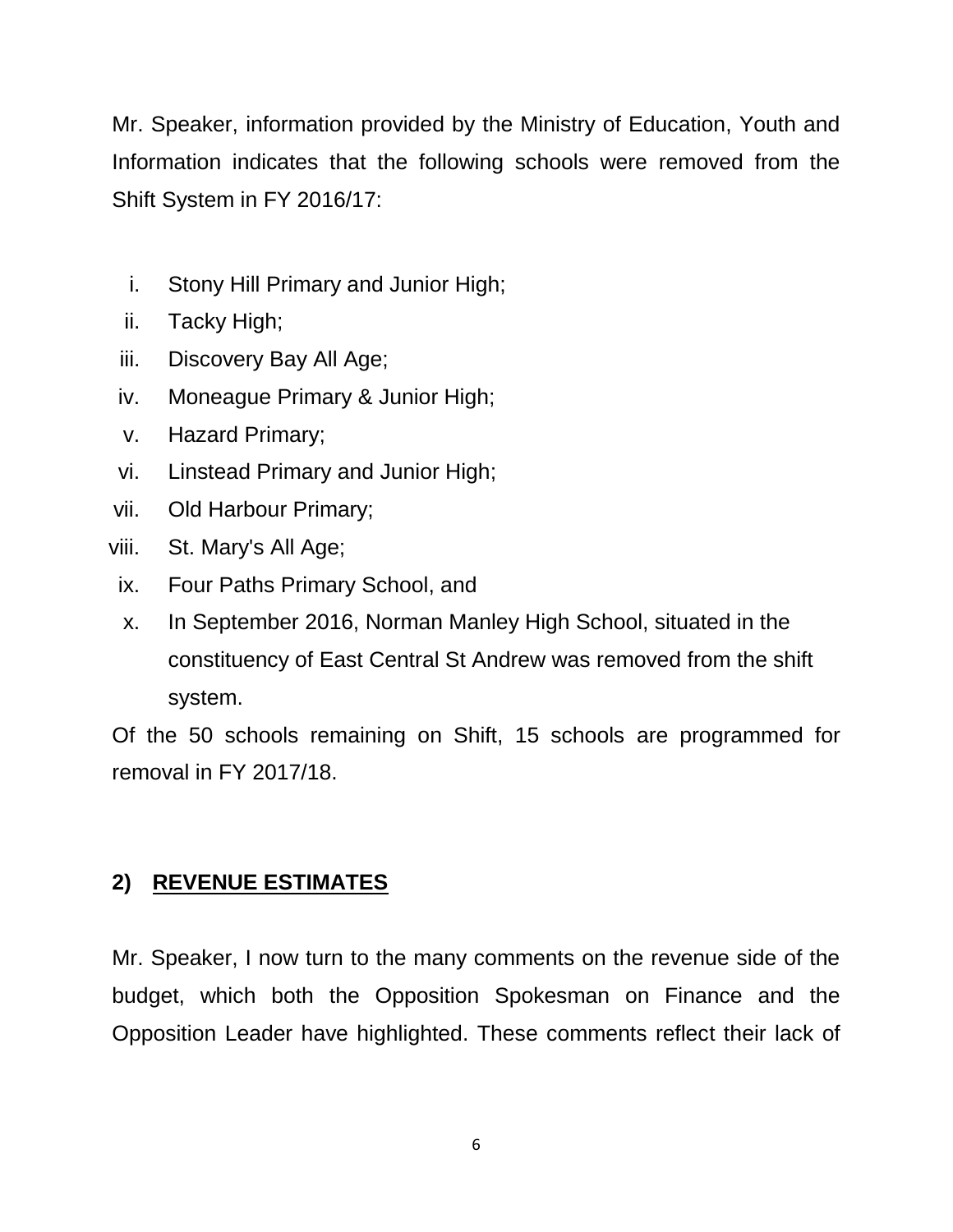understanding of the Government's policy decision to move from direct to indirect taxation.

The following comment from the Opposition Spokesman on Finance reveals his ignorance of the policy. I quote,

*"..I suspect that based on the range of indirect tax increases imposed in the*  last two budget cycles, these policies will have resulted in one of the most *significant re-distribution of income from the poor to the rich in the history of this country on the basis of a policy choice by a sitting government."*

Mr. Speaker,

#### **REALLY? A transfer from the poor to the rich? REALLY?!!**

Mr. Speaker, is the former Minister of Finance suggesting that the hard working PAYE workers of Jamaica, who represent the backbone of the working class people of Jamaica, the 200,000 people who benefitted directly under this plan, especially the majority of whom earn less than the 1.5 million per year are rich people??

Is the PNP describing our teachers, our nurses, our police and soldiers, our civil servants, office workers, utility company workers, among others – that they are all rich people?

Mr. Speaker, these are the people we have helped with our 1.5 plan. **These are hard-working, long suffering people, continually struggling**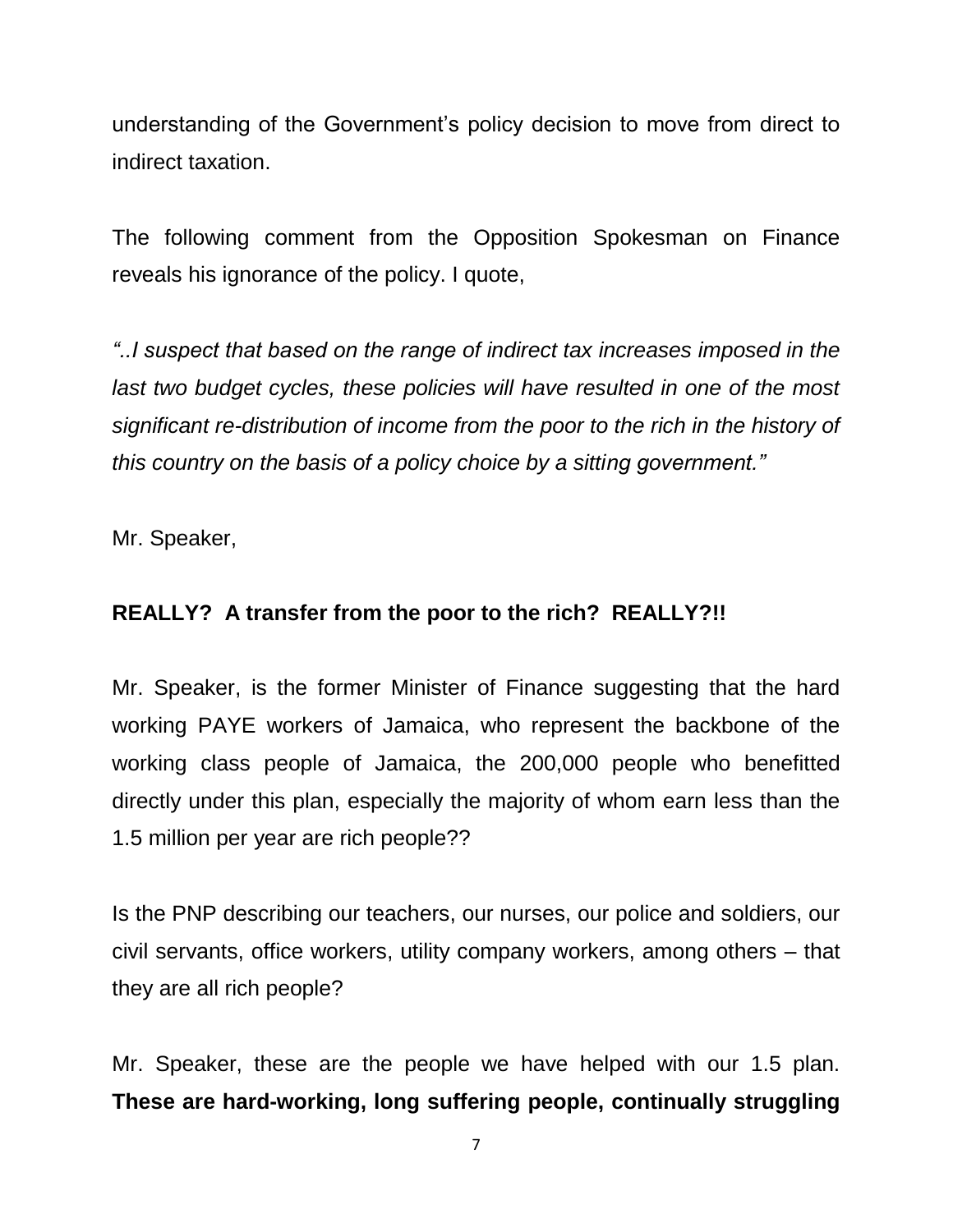**to make ends meet.** They are not on the PATH Programme or any other welfare programme and day in, day out, they struggle to take care of their families.

Mr. Speaker, the accurate description of a transfer of wealth from the poor to the rich by the PNP, was made by a Member of this Honourable House over a decade ago, when summing up the wicked high Interest Rate Policies at the time that kept pushing up the National Debt by paying wealthy people high interest rates while taxing poor people to pay for it. It was none other than the Honorable Member for Central Kingston who described the then policies of his Party, the PNP, as providing "the greatest transfer of wealth from the poor to the rich since the Abolition of Slavery."

We continue to pay for this massive mismanagement of the economy through high debt, poor infrastructure, and lack of social facilities, high crime, lack of investor confidence, and the ultimate disaster, massive failure of the financial sector.

So, on the contrary Mr. Speaker, the JLP Government is proud today to fulfil our second phase of our 1.5 plan because we know that this plan will lead to greater productivity and harmony among our workers and this will redound to the benefit of the entire economy in which the poor will get more jobs and benefit from greater social safety Net Transfers as we move from poverty to prosperity.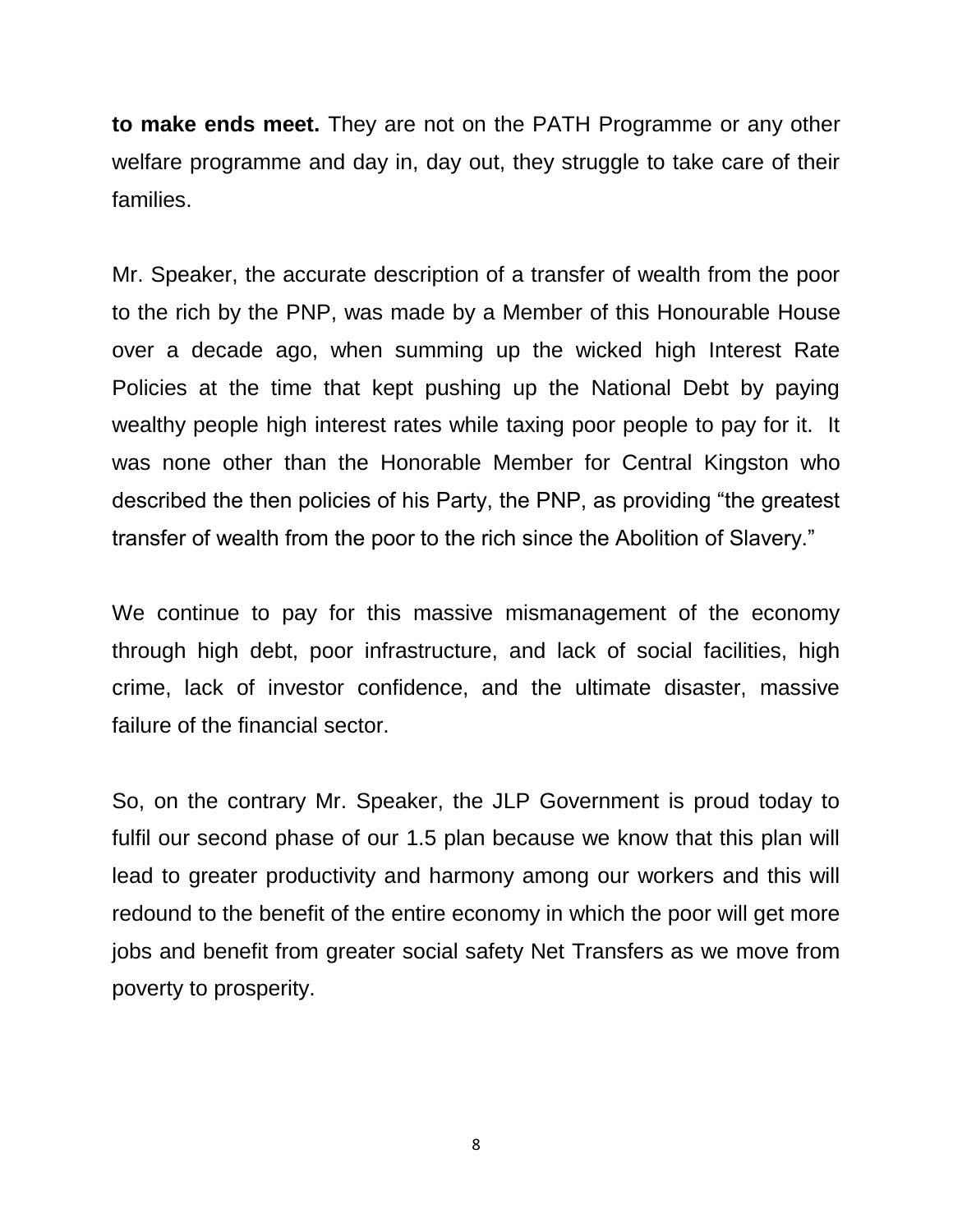Because, Mr. Speaker, we in the JLP know how to create wealth and we know that "*A rising tide lifts all boats*" and our 1.5 plan is a part of that rising tide.

We owe it to the Jamaican people to be honest in our leadership of a reform on which they elected us to lead. Therefore, today, please allow me to explain in more detail why we remain firmly convinced that the fundamental shift from indirect to indirect taxes is fair, equitable, and right for Jamaica's economic growth at this stage of its development.

Mr. Speaker, let me start by reiterating that this shift to indirect taxes is fully informed by many studies of the Jamaican economy, including research by staff at the Bank of Jamaica in 2011, and by the Matalon Report on Tax Reforms that same year. IMF studies also from as far back as 2009 identified the need to make the shift from direct to indirect taxes and to reduce the heavy burden on PAYE tax payers. Despite these studies, by FY 2013/14, PAYE taxes remained the single largest tax source, at over 18 percent of total taxes.

In their own assessment in 2015, the IMF concluded the following:

*"Research shows that direct taxes tend to have a more negative impact on economic growth than consumption and property taxes. Taxes on the factors of production—capital and labour—discourage investment and work effort, undermining productivity.* 

*By contrast, taxes on final consumption do not distort production and can also encourage savings, which supports investment."*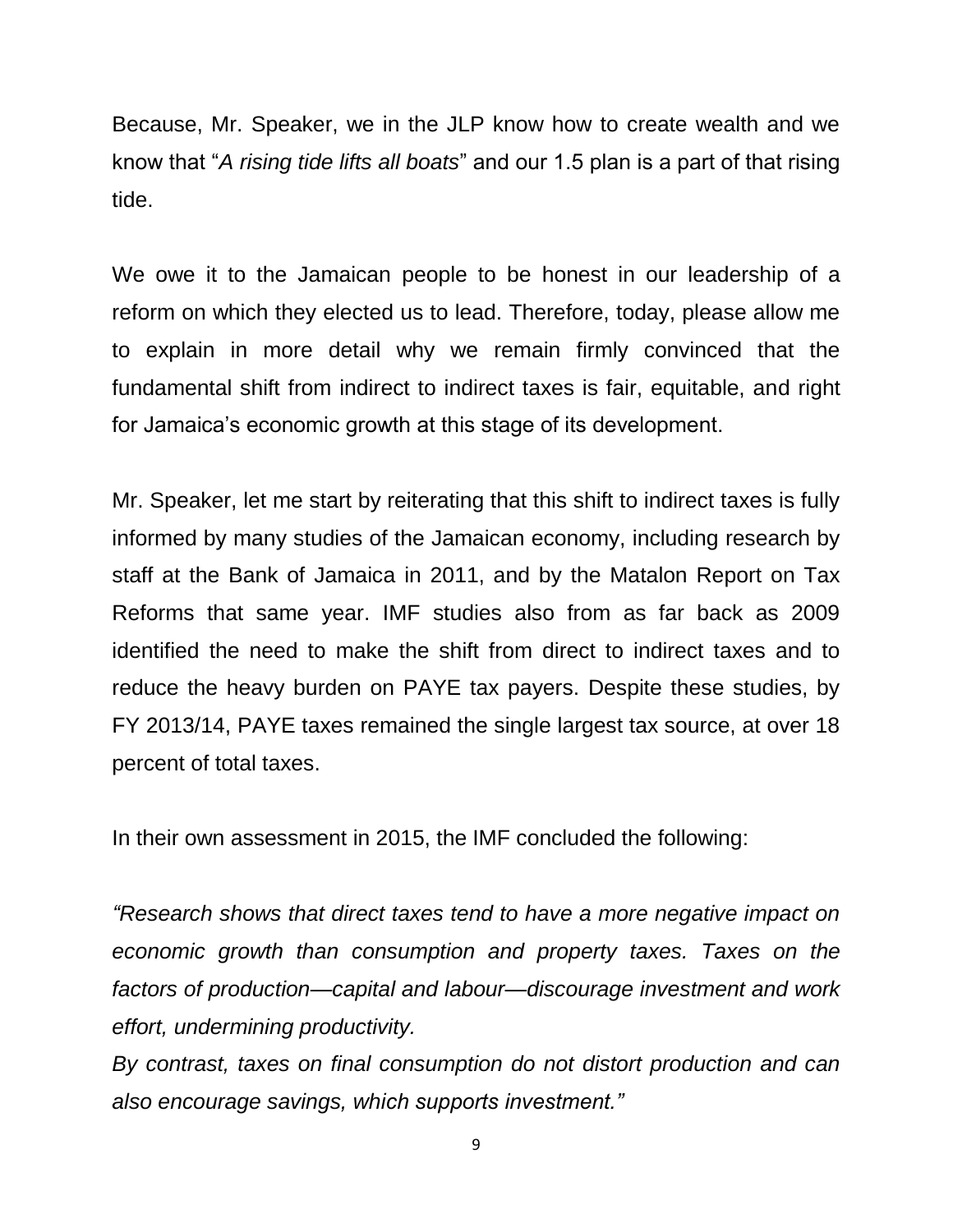Mr. Speaker, at the same time that we had a high tax burden on PAYE, the tax base continued to be very narrow owing to our large informal economy. Various studies have estimated the size of the informal economy to be some 40 percent of GDP.

Not surprisingly therefore, Mr. Speaker, we found that of the 1,163,800 total employed workers in Jamaica in January 2016, only 469,131 or 40.3 percent were registered as PAYE. If you further exclude the 269,555 persons that were below the threshold for personal income taxes at that time, then this left only 199,577 persons—17.1 percent of the total number of employed workers in Jamaica, who were bearing the full burden of PAYE taxes. **This disproportionate burden begged for change, Mr. Speaker.**

So, Mr. Speaker, and fellow Jamaicans, taking these considerations into account, and recognizing the challenges of broadening the PAYE tax base, we took the bold decision to increase the threshold on PAYE income taxes while replacing these with consumption taxes on goods and services that are purchased.

The goal was to ensure that those who are in the 40 percent of the informal economy and who did not contribute to the tax base, but who benefited from public services, also contribute their fair share of taxes. At the same time, we expect that with higher take-home pay, worker productivity would improve, and with modestly higher disposable incomes, they would increase their spending on goods and service which, in turn, would generate more economic activity.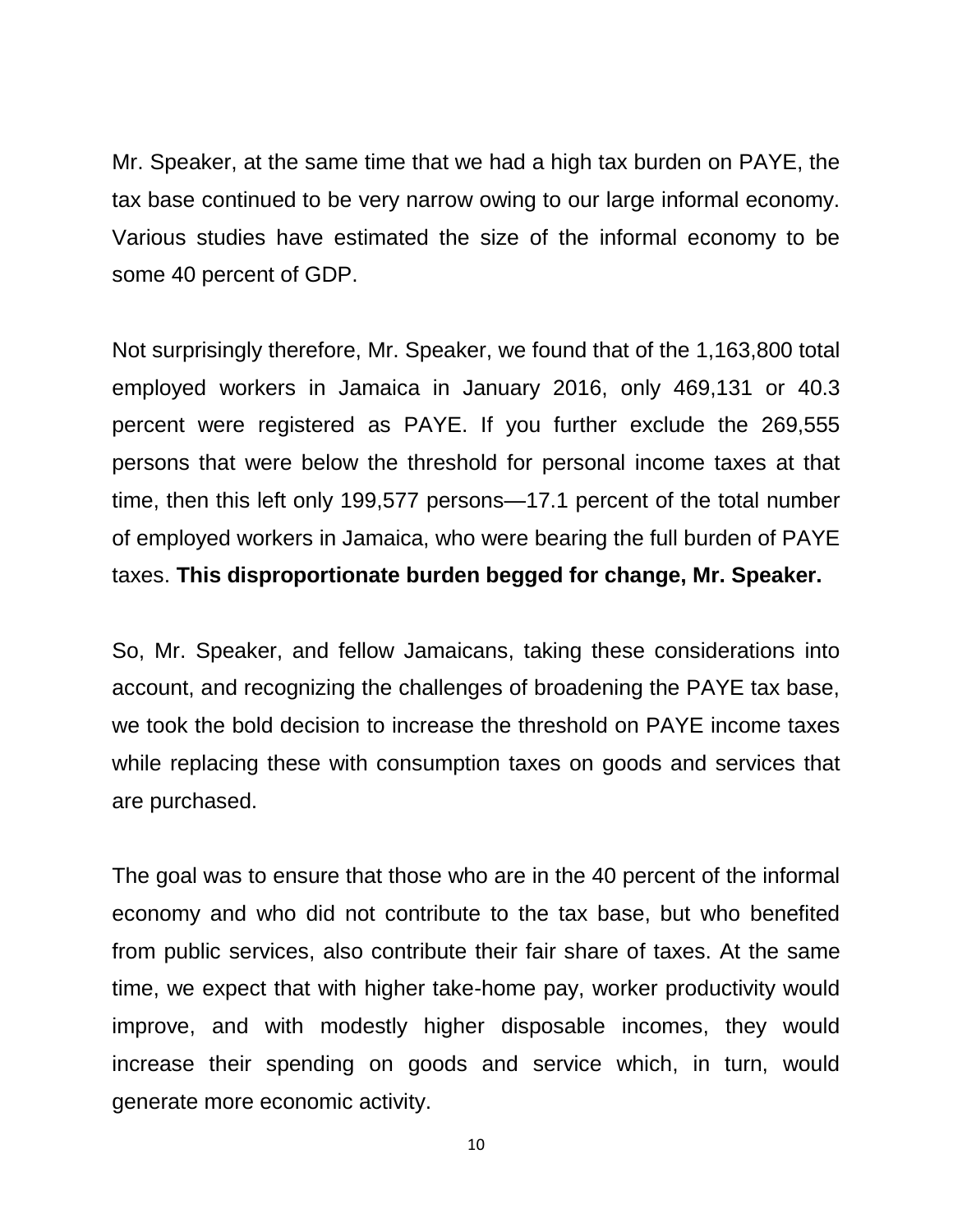Mr. Speaker, the Opposition also said that our tax plan was wrong; that it could not be done, and that it would create instability.

**Mr. Speaker, when you look at the tax performance of the four fiscal years under the former Finance Minister's watch, we saw only underperformance.** 

**For FY2012/13, tax package was \$24.6 billion; tax revenues underperformed by \$15.8 billion, meaning Mr. Speaker, when you compare the actual outturn to the budget, tax revenues fell short of budget by \$15.8 billion.** 

**For FY2013/14, tax package was \$15.9 billion; tax revenues underperformed by \$16.7 billion when compared with budget.**

**For FY2014/15, tax package was \$6.4 billion; tax revenues underperformed by \$13.4 billion when compared with budget.**

**For FY 2015/16, tax package was \$10.3 billion. In that fiscal year, the opposition had 11 months in government. We had one month, having come to government on Feb 25th. Mr. Speaker, tax revenue outturn relative to budget was a diminus underperformance of \$32 million.** 

**Mr. Speaker, for FY2016/17, our tax package was \$13.8 billion and we gave back \$12.5 billion for the \$1.5 personal income tax, leaving only \$1.3 billion in net taxes. So far in FY2016/17, April to January, tax**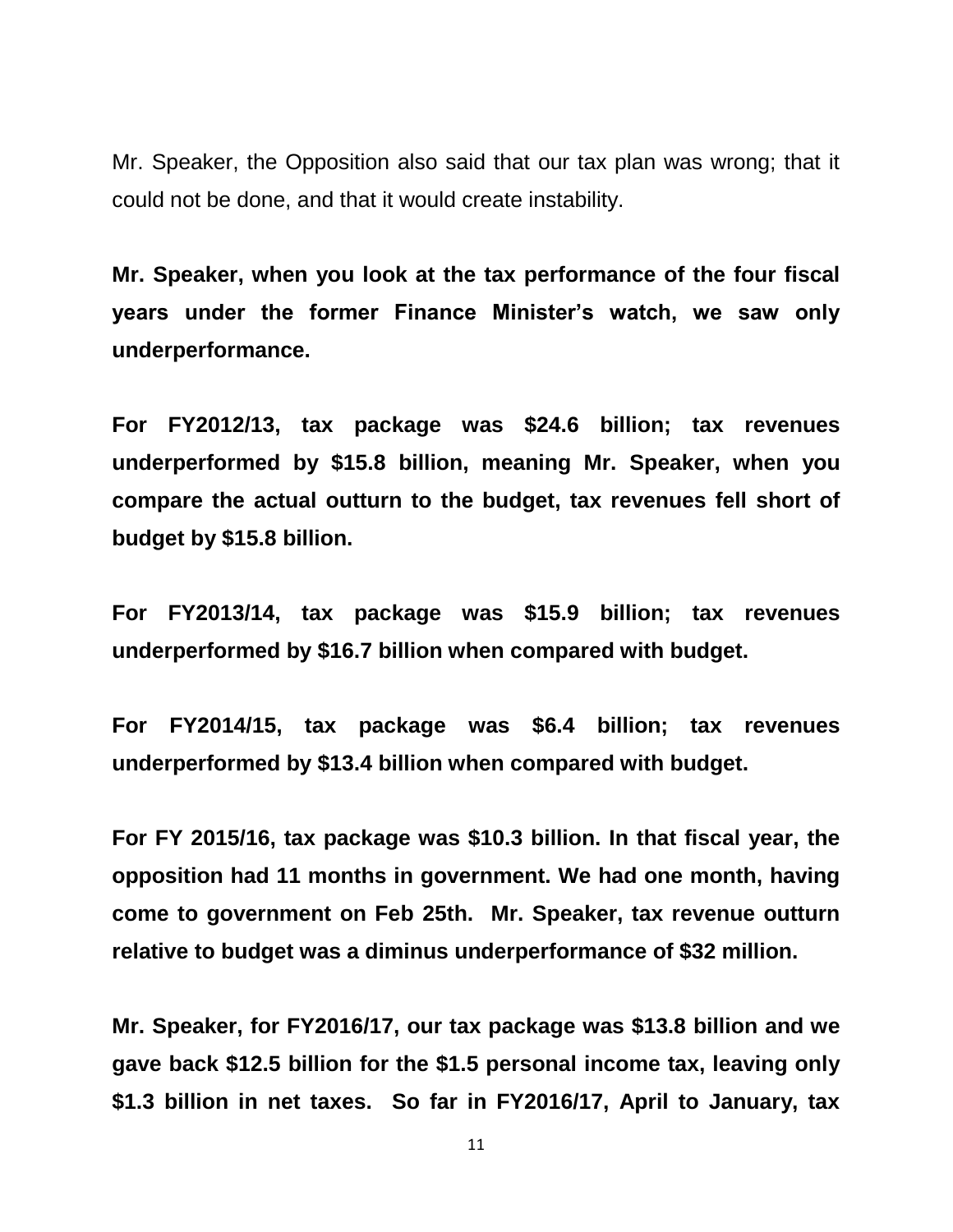**revenue has outperformed by \$12 billion. And, Mr. Speaker, PAYE is ahead of budget by \$2.5 billion.** 

|                                    | FY2012/13 | FY2013/14 | FY2014/15 | FY2015/16 | Apr - Jan<br>FY2016/17 |
|------------------------------------|-----------|-----------|-----------|-----------|------------------------|
| <b>Tax Revenue</b>                 |           |           |           |           |                        |
| <b>Budget</b>                      | 335,625   | 360,518   | 384,286   | 411,886   | 348,516                |
| Outturn                            | 319,765   | 343,836   | 370,878   | 411,854   | 360,500                |
| (Underperformance)/Overperformance | (15, 860) | (16, 682) | (13, 408) | (32)      | 11,984                 |
| <b>Tax package</b>                 | 24,610    | 15,900    | 6,386     | 10,348    | 1.278                  |

Well Mr. Speaker, not only did we succeed in reducing the burden on payroll tax payers, but business confidence has risen to an all-time high, jobs are increasing, revenues are performing and the growth in the economy is accelerating.

#### **D. SOCIAL PROTECTION**

Additionally, Mr. Speaker, since we have taken over the Government, we have significantly increased our support for the poor and vulnerable—a fact noted this week by the Caribbean Policy Research Institute, a wellrespected Think Tank. This will continue to be a priority for us. It is a conscious policy track while we also improve the environment for businesses to grow and create new jobs. It is not just a passive declared love for the poor that is needed, Mr. Speaker, you must also demonstrate by actions, as we are doing, that you can help change their lives for the better.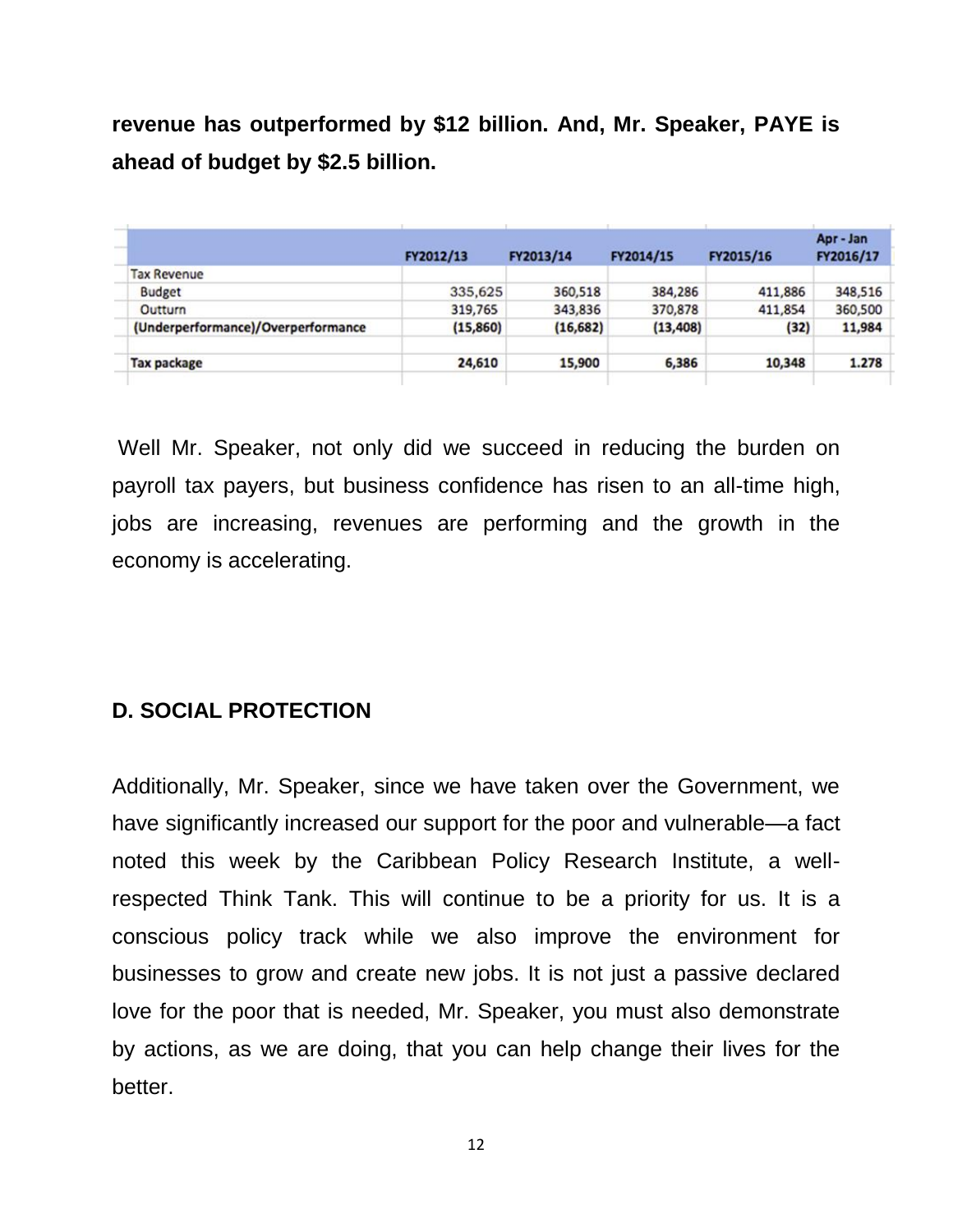#### **E. RESPONSES TO COMMENTS ON SPECIFIC TAXES**

Mr. Speaker, I want to now address some specific concerns raised regarding some of the tax measures that we announced.

Before I do so, Mr. Speaker, allow me to make a few comments on the context within we have formulated these measures.

Mr. Speaker, as you and my fellow Jamaicans are well aware, Jamaica still has a very high debt burden and despite some improvements in our track record of fiscal discipline in recent years, our situation is still fragile. It is for this reason, Mr. Speaker that we continue to maintain a Program relationship with the IMF since its helps to reinforce the credibility of our economic policies to the outside world, not least to our creditors.

Mr. Speaker, the partnership with the IMF therefore remains quite important to Jamaica.

So, Mr. Speaker, in as much as they have fully supported the tax policy reforms, they have asked that we replace the losses from the higher PIT threshold with permanent tax measures, which we have proposed in the budget.

#### *(i) GCT on Group Health Insurance Premiums*

Mr. Speaker, let me now speak on the broadening of the tax base through GCT on Group Health Insurance.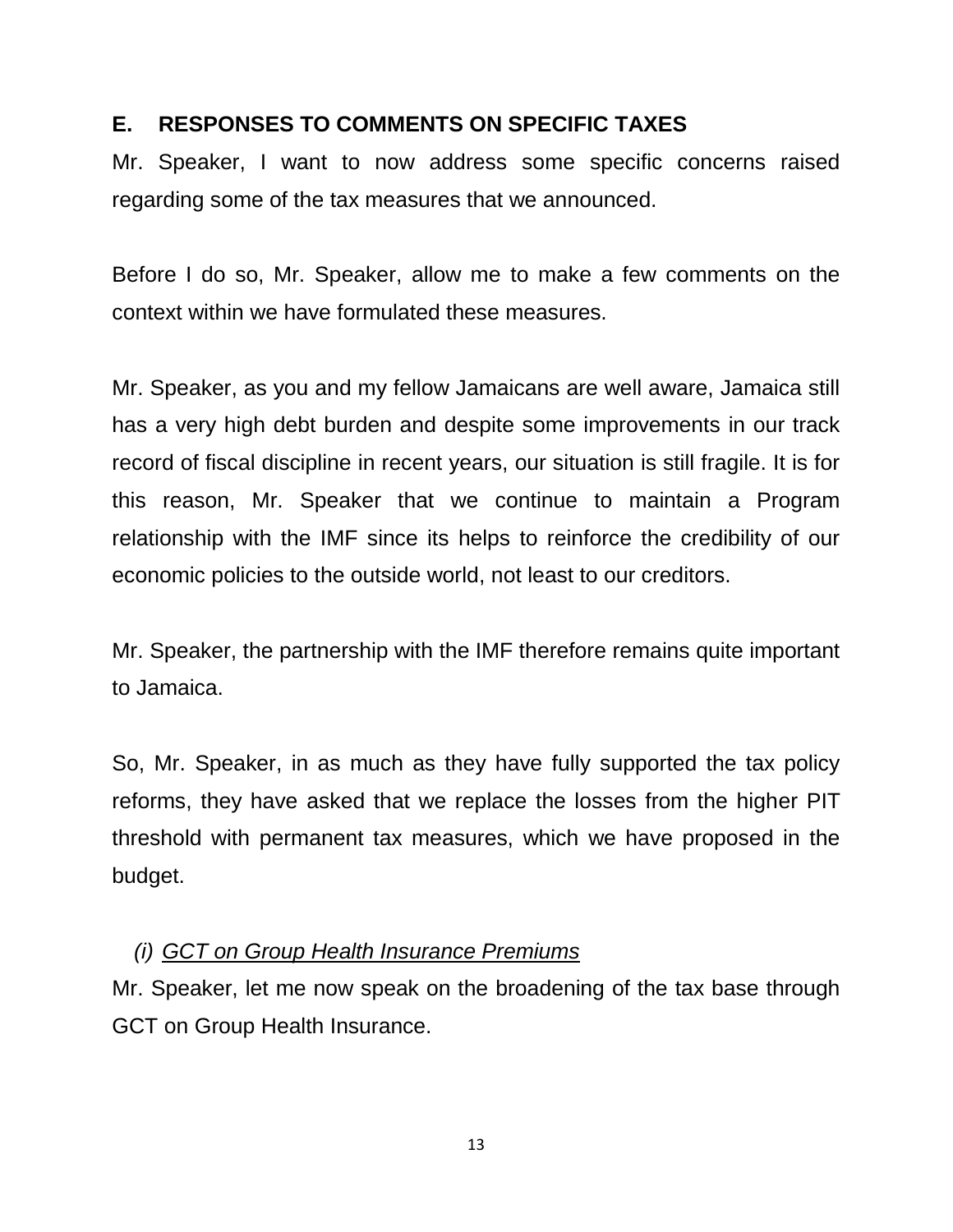If a company pays fully for its staff's group health insurance, the GCT would be paid by the company. On the other hand, if a company, pays a portion of the premium, the company would pay GCT on the portion for which it is responsible and it could also choose to pay the GCT on the portion paid by the employee.

All the payments that the company makes, that is, the premium and the GCT will be treated as a deductible expense in order to arrive at the company's income tax liability.

Simply put, those companies that are tax compliant can reduce their income tax liability in the range of 25 percent to 33 percent of the premiums for the Group Health Insurance. Those companies that are not tax compliant and don't file company income tax return will bear the full impact of the GCT on group health premiums.

Where employees make a contribution this will amount to a moderate GCT payment. For example, if the premium is \$5,000 per month and the employee pays 20 percent of that – (which appears to be the most common practice) that employee would pay a modest \$165 more per month.

Mr. Speaker, when you contrast this to the additional take home from the \$1.5 million give-back, that could be as much as \$18,000, any reasonable person would conclude that this amount is very modest.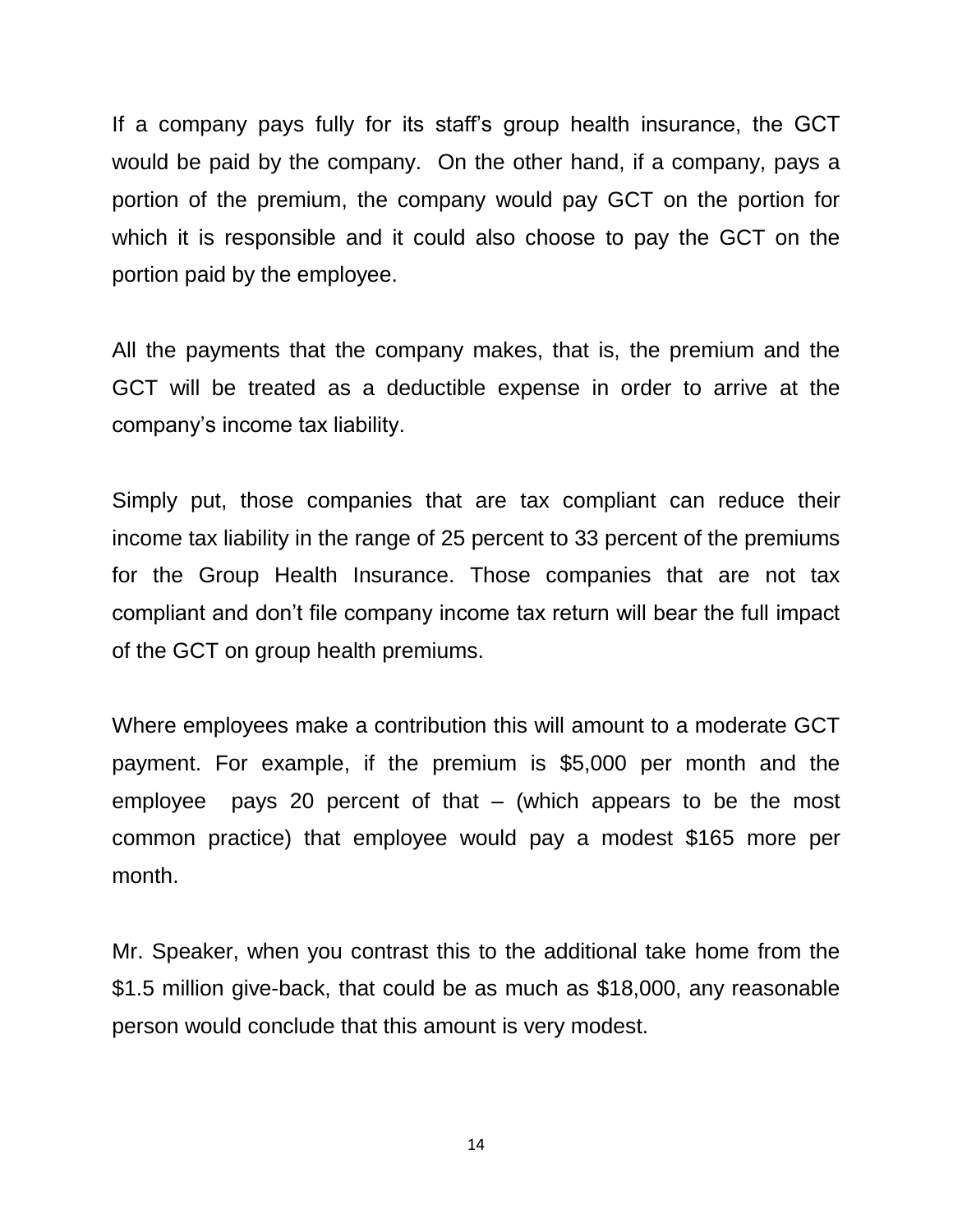#### *(ii) Reform of the Public Bodies*

Mr. Speaker, let me now address the reform of the Public Bodies.

The Government of Jamaica has embarked on a comprehensive rationalization of the public enterprise/public bodies sector. This will involve a series of phased, and sequenced actions over the next couple of fiscal years, whereby public bodies will, based on time-bound action plans, be merged, closed, privatized or re-integrated into the public sector.

This reform of our public bodies is an important component of the consolidation of Government's cash resources, which has involved prior reforms such as the implementation of a Central Treasury Management System (CTMS).

This consolidation, which reflects international best practice for Public Financial Management (PFM), will allow the Government to record in the Consolidated Fund its revenue flows from all sources while ensuring that the use of these resources are properly recorded as government expenditures.

Over time, this will yield significant cash flow benefits when compared to the current situation where public bodies (As a whole) receive and independently manage large inflows of resources which are not necessarily utilized immediately but are not immediately available to the Government. The Government currently can request a distribution under the Public Bodies Management and Accountability Act, however, these distributions can only practically take place occasionally.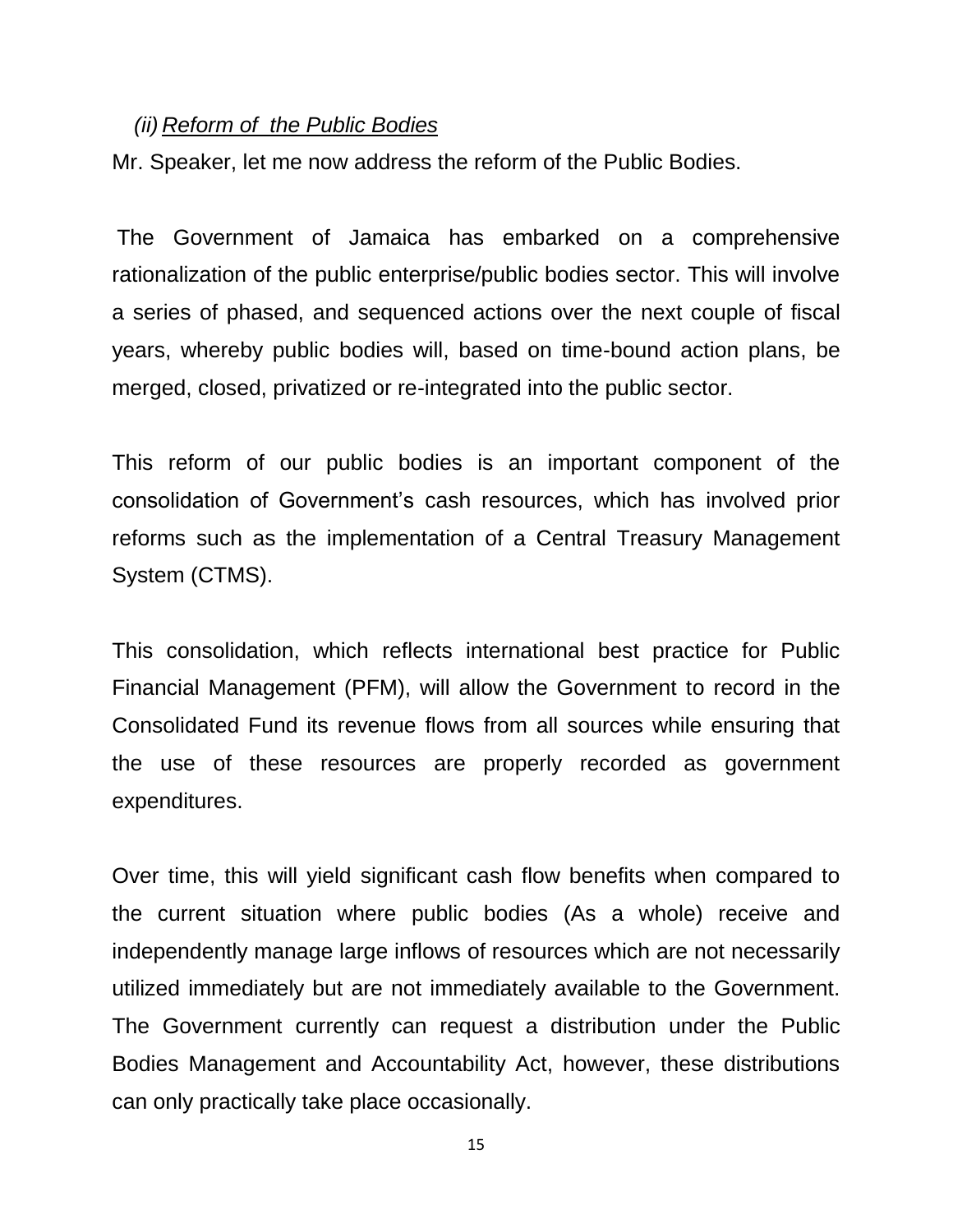The re-direction to the Consolidated Fund (as opposed to separate bank accounts in commercial banks) of the revenues of the Chase Fund, The Jamaica Civil Aviation Authority and the Tourism Enhancement Fund is an initial step in this phase of PFM reform.

In fact Mr. Speaker, the Opposition started the process of re-directing tax revenues while they were in government. In Ministry Paper 44/14, dated 17<sup>th</sup> April 2014, signed by none other than the Opposition Spokesman on Finance, item 8 is entitled "Re-directing of SCT from Road Maintenance Fund to Central Government."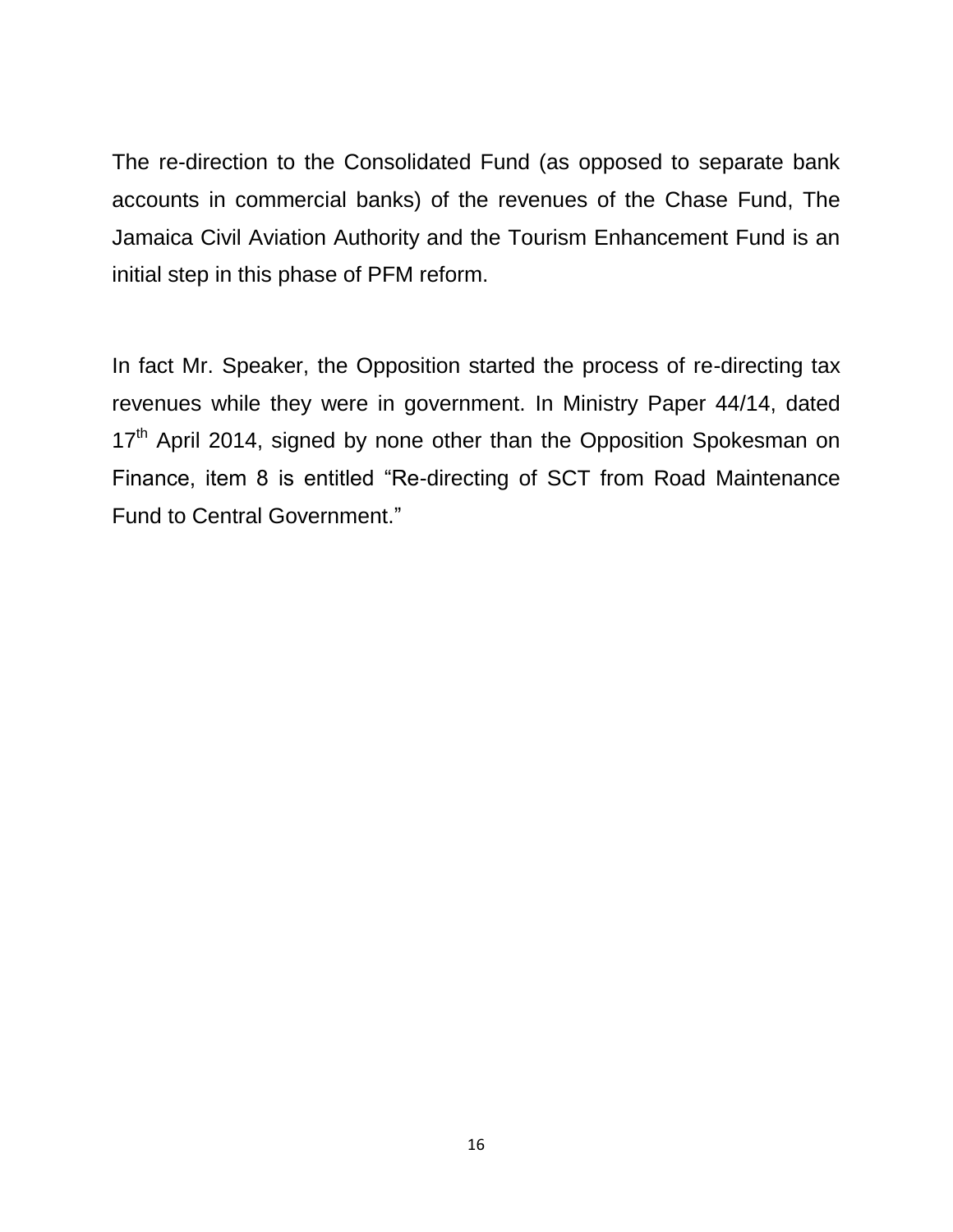#### 8. Re-directing of SCT from Road Maintenance Fund to Central Government

- a) The House of Representatives is reminded that a decision was previously taken to provide for a portion of the proceeds from the SCT on petrol to be allocated to the Road Maintenance Fund (RMF). This allocation was to be solely directed toward servicing of the US\$340mn guaranteed debt from China Exim Bank.
- b) In its commitment to prudent debt management, the GoJ is seeking to provide for consolidated debt servicing through the Central Government budget. The amounts that would have been allocated to

6

the RMF will be held by the GoJ and one single debt payment made in respect to the outstanding loans to China.

c) It is estimated that the portions from the SCT be redirected from the RMF to Central Government would be valued at J\$1.2 billion.

The transfer of SCT from the Road Maintenance Fund in order for the central government to provide coordinated treasury function is exactly in keeping with what we are doing. In fact, Mr. Speaker, the Road Maintenance Fund, which is one of the 61 self-financing public bodies, is being absorbed into its parent, the National Works Agency.

So for the Opposition to call this coordinated central treasury management approach a "retrograde step" is to point the finger at themselves. This amounts to baseless, reactionary and partisan rhetoric.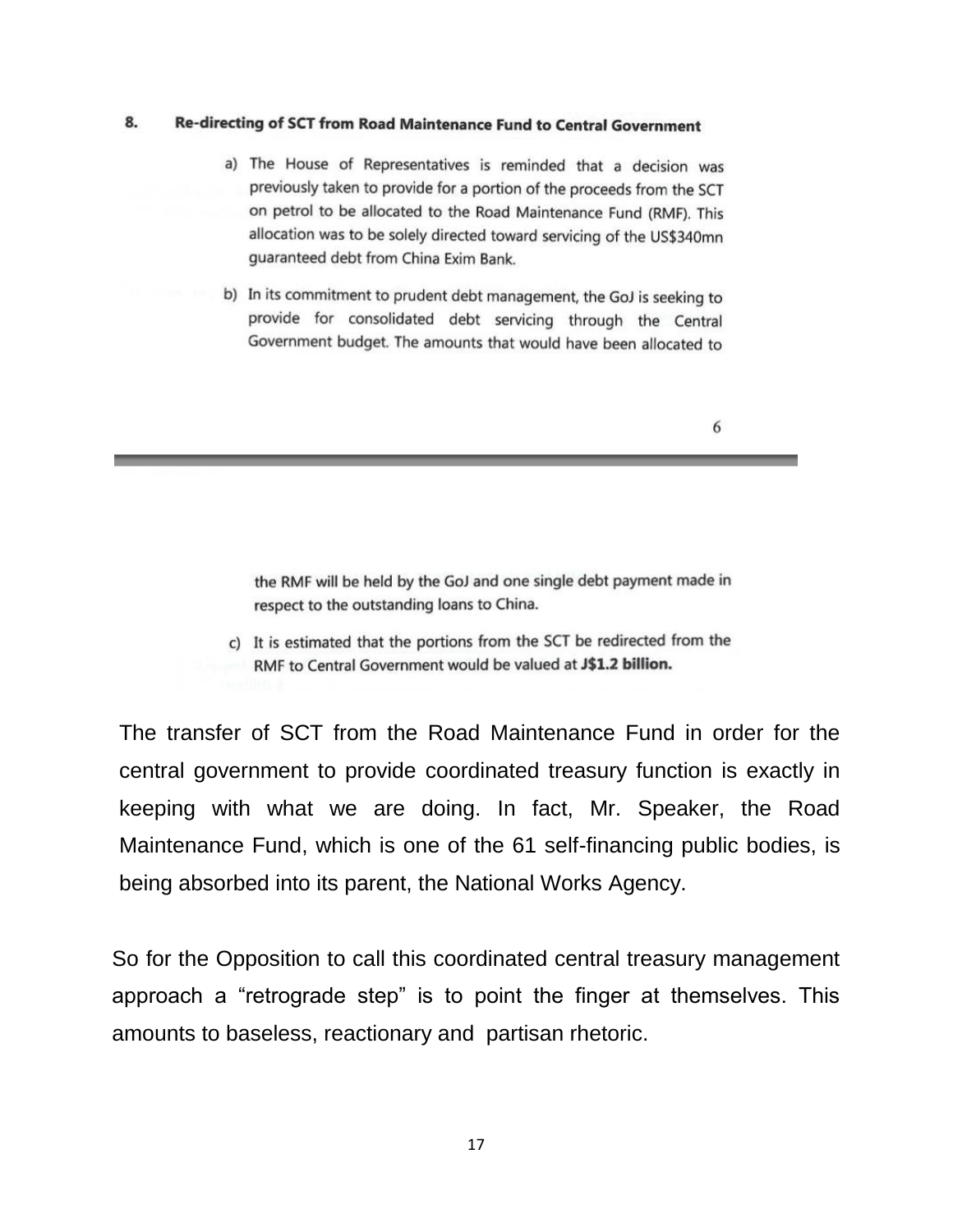#### *Property taxes*

Mr. Speaker, let me say a few words on property taxes.

As I stated in my Opening Presentation, the new valuations were long overdue since the last one on which taxes are based, was in 2002. The truth is Mr. Speaker, the Opposition when they were in government completed a revaluation in 2013, but did not have the courage to implement it.

Mr. Speaker we have adopted the new 2013 valuation and have strengthened the relief provisions to help those who are economically challenged in paying their property taxes. And of course, there are mechanisms in place for those individuals who have valid reasons to appeal their property valuation.

Some of these mechanisms include:

- 1. *Where you believe your valuation is too high*, you may lodge an **Objection** within 60 days of service of Notice with the Commissioner of Land Valuations, c/o the National Land Agency. The NLA will be undertaking a Public Relations Campaign shortly to sensitize the public further.
- 2. *Where your land is in bona fide agricultural production,* You may apply for Agricultural Derating Relief, for up to 50% of the annual tax.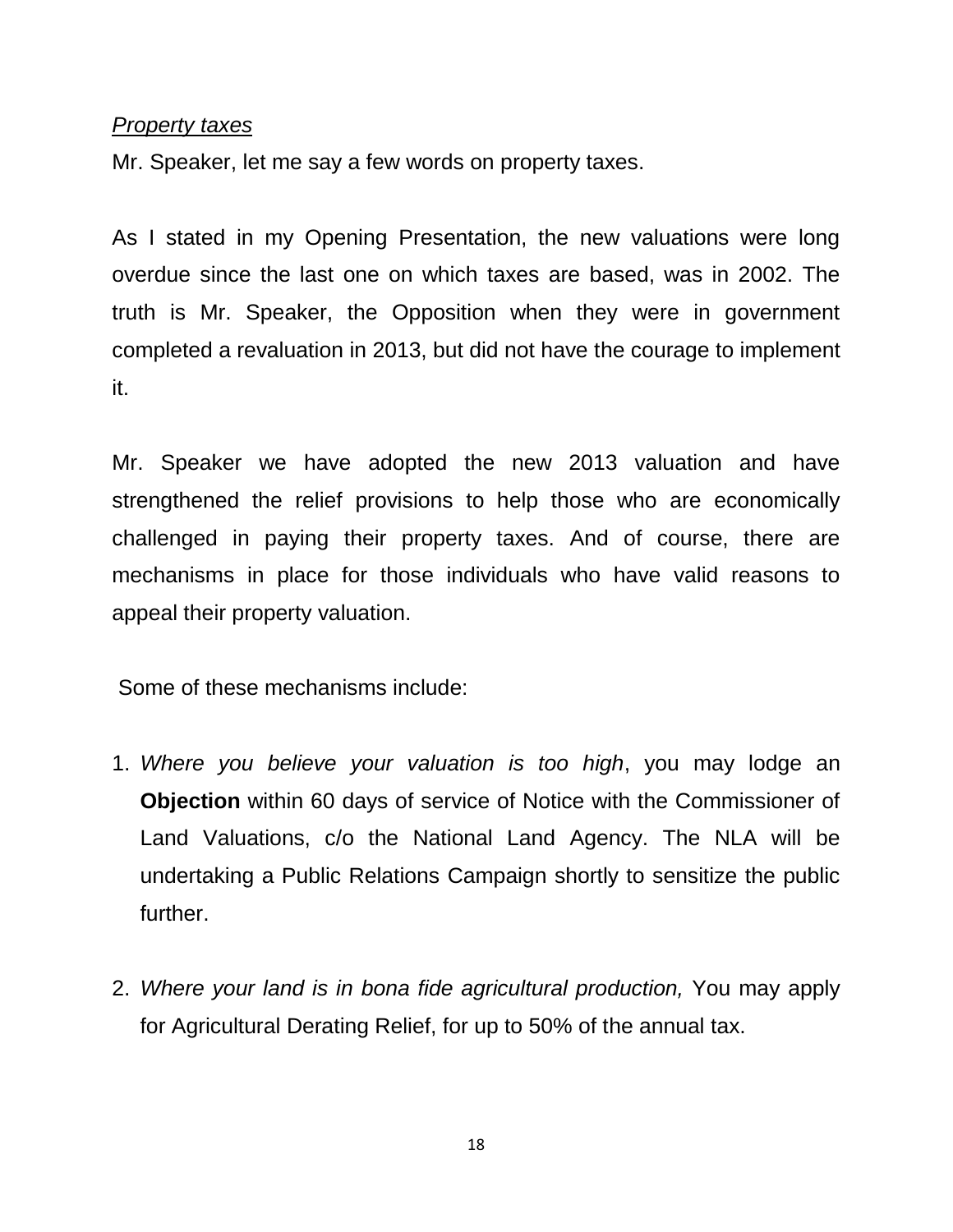- 3. *Where your land takes into account a potential use which is higher than the existing use:* You may apply for Statutory Relief
- 4. *Where you are experiencing hardship,* you may apply for **Special Discretionary Relief** through any of the Municipal Corporations.

In addition registered businesses can claim the property tax as a deductible expense in their company income tax returns.

## **G. DEVELOPMENTS IN THE FINANCIAL SECTOR**

#### *Update on Interest rates in the banking system and fees*

Mr. Speaker, I would also like to take this opportunity to update you on developments in the banking sector. Following my Opening Statement, we have received good news that lending rates by banks on new loans as at December 2016, are trending down.

Mr. Speaker, interest rates on new loans to large projects are now at 10.23 percent compared with 13 percent in December 2015. Interest rates on new loans to medium size projects, rates have fallen to 11.16 percent down from 12.8 percent in December 2015.

Even for small projects, Mr. Speaker, loan rates have declined to 13.55 percent down from nearly 14 percent a year before.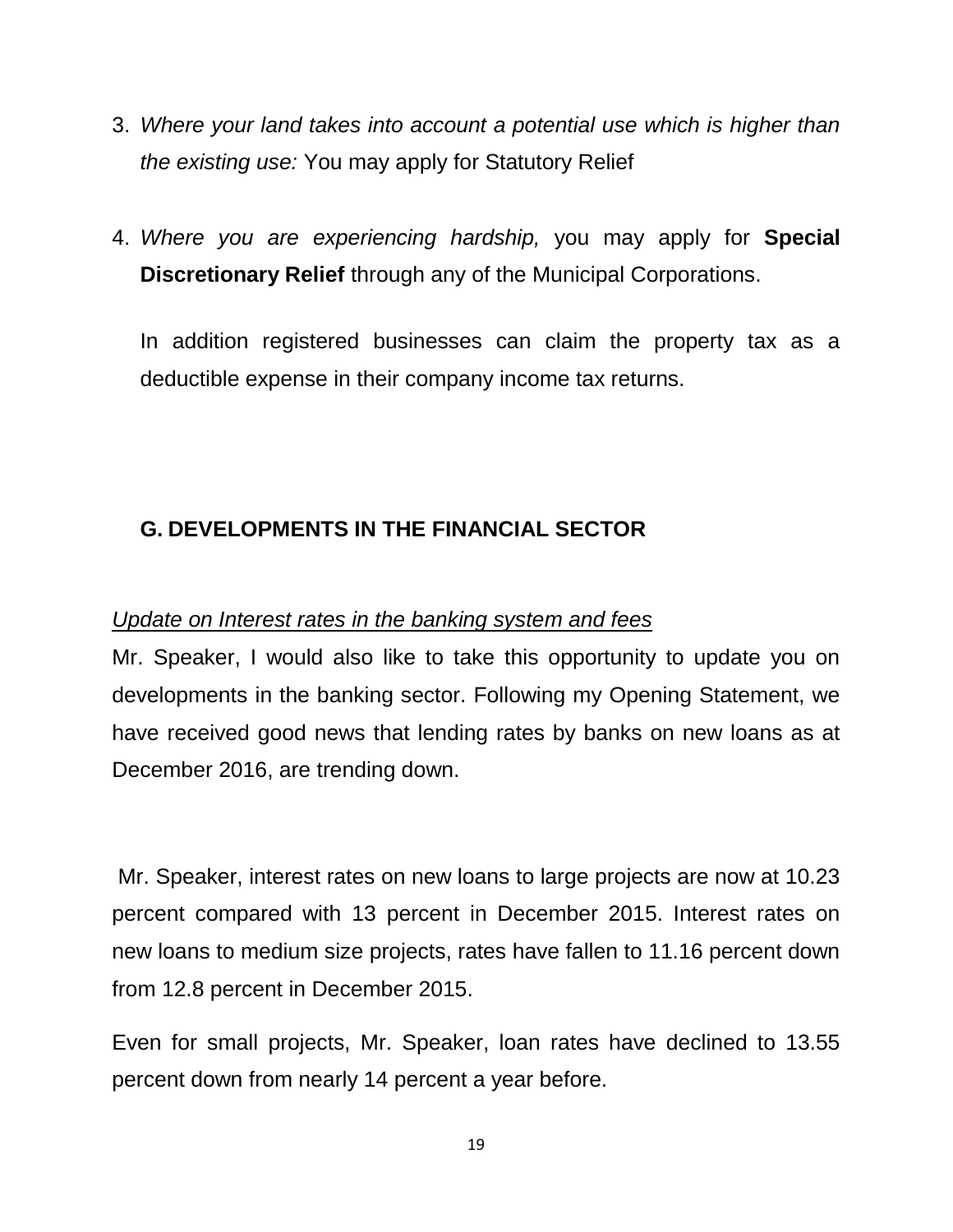These reductions in lending rates auger well for continued economic growth as businesses can now access well needed capital at affordable rates. While there are opportunities for further reductions, I am confident that the Government's continued focus on lowering interest rates and the continued focus on public private partnerships will see further reductions and continued expansion of credit to support the economic growth agenda.

#### iii*) Update on High bank fees*

Regarding the high fees by the banks, Mr. Speaker, I am encouraged by NCB's, First Global's and First Caribbean's decision to remove fees on dormant accounts and I expect that others will also follow. Based on further discussions with the banks, I am also pleased to learn that the shift to electronic transactions, which is for the most part is free, is happening quickly with 95 percent of all NCB transactions and 87 percent of all BNS transactions now being done electronically. The truth is Mr. Speaker, more comprehensive use of electronic means of conducting financial transactions is imperative if we are to increase economic growth, higher growth means higher volumes of financial transactions.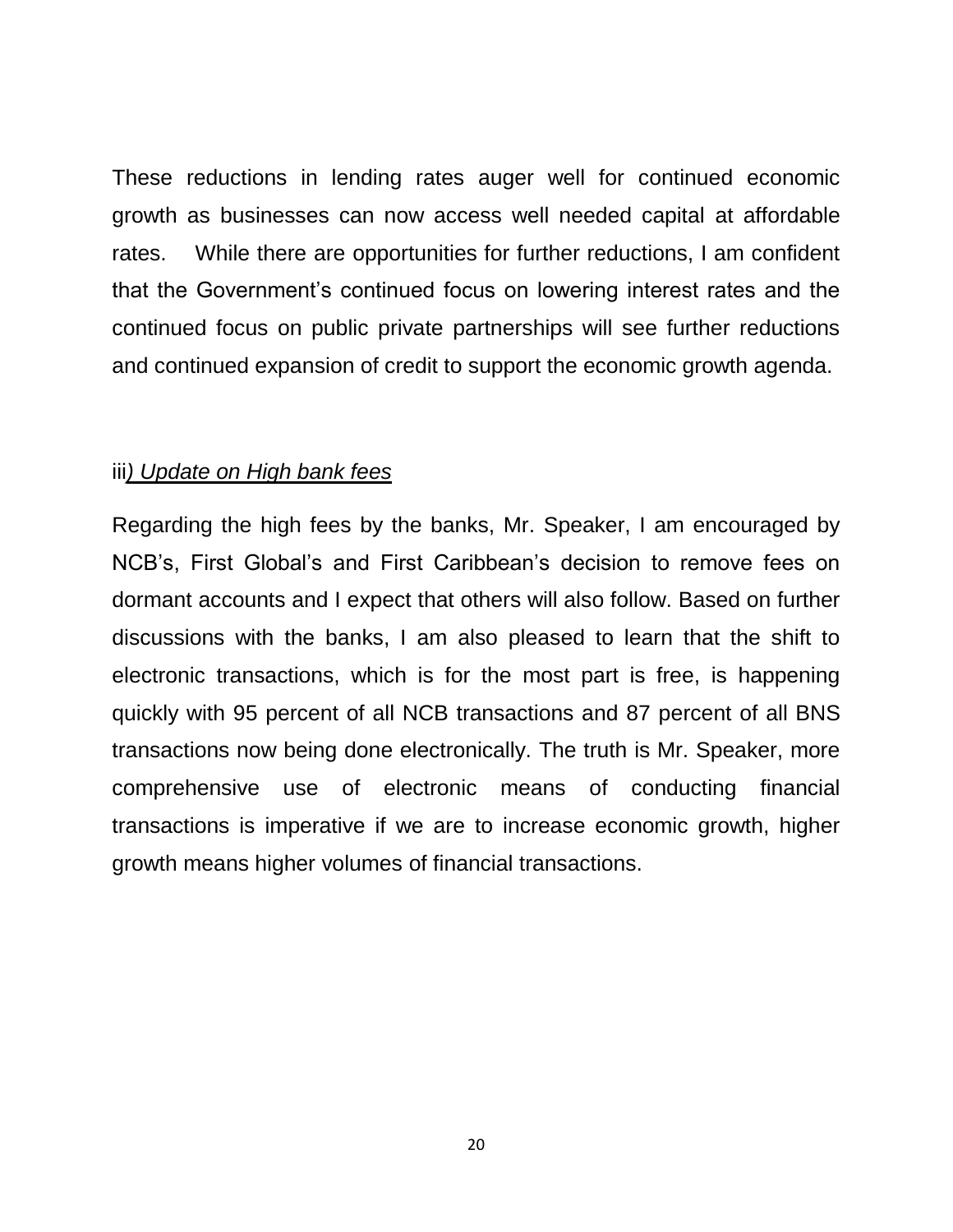#### **F. CONCLUSION**

In conclusion Mr. Speaker, I want to make it abundantly clear, this Government believes in this budget. It was cast within a framework of fiscal responsibility.

We believe it is a growth-inducing budget.

We believe it is a budget that allows for opportunity and hope for the people of Jamaica.

We believe it is a budget that paves the way from poverty to prosperity.

Mr. Speaker, as I stated in my opening presentation, the achievement of prosperity is a journey.

We are all part of that journey. The journey is with both smooth and bumpy passage in parts. But we believe in the resilience of the people of Jamaica.

Resilience calls for initiative.

Resilience calls for creativity.

A resilient person will not give up.

A resilient and productive person will seriously examine the policies and programmes to be financed by this budget and take advantage of the opportunities offered in areas such as housing solutions, affordable financing, income tax relief, and social protection services.

If you are resilient, there is nothing that can hold you back.